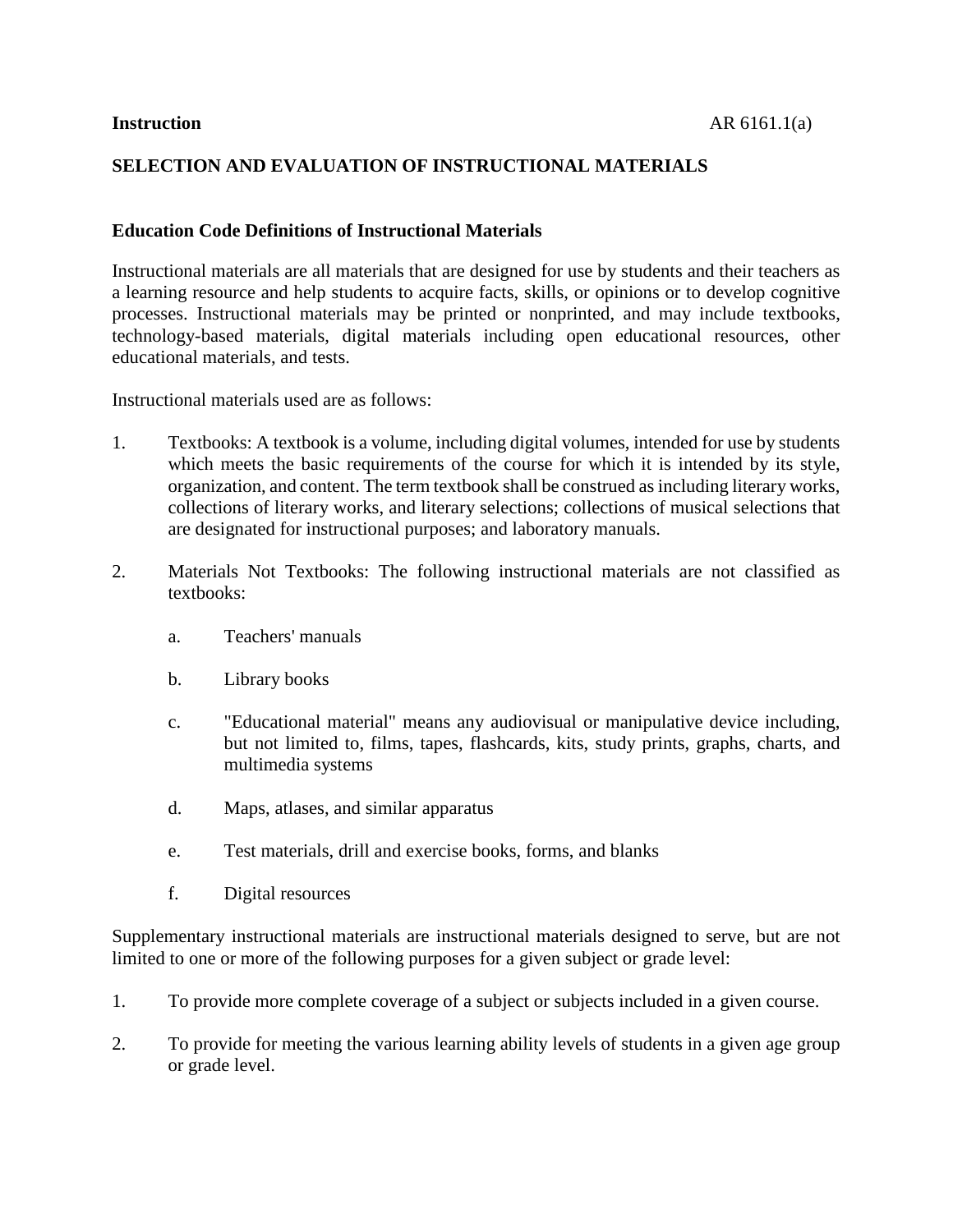- 3. To provide for meeting the diverse educational needs of students with a language disability in a given age group or grade level.
- 4. To provide for meeting the diverse educational needs of students reflective of a condition of cultural pluralism.
- 5. To use current, relevant technology that further engages interactive learning in the classroom and beyond.

# **Local Definitions of Instructional Materials**

Considering the above state guidelines, the following definitions shall apply to basic and supplementary textbooks:

- 1. Basic and supplementary textbooks shall be defined as those material which are used so extensively in the instructional program as to necessitate the purchase of eleven or more copies of the same title to include laboratory manuals, student practice books, and other workbooks. This is opposed to library materials which are those materials which are approved for use in more limited quantities, primarily in district school libraries and resource centers.
- 2. A basic textbook is a book which treats the total content of a given course and is usually used as a major reference in a course. Typically, all material contained in the textbook becomes a topic for classroom consideration. Basic textbooks are almost always assigned on the basis of one per student.
- 3. A supplementary textbook may provide one of the following:
	- a. Only a portion of the content of a course; e.g., foreign language dictionaries, collections of readings, and books of math puzzles.
	- b. The total course content from a different point of view; e.g., history book with a chronological approach to supplement one with a conceptual approach.
	- c. A number of different topics, some of which, but not all, are relevant to the course being studied.
	- d. Individualized instruction to meet the various educational needs of students due to a language deficiency or a condition of cultural disparity.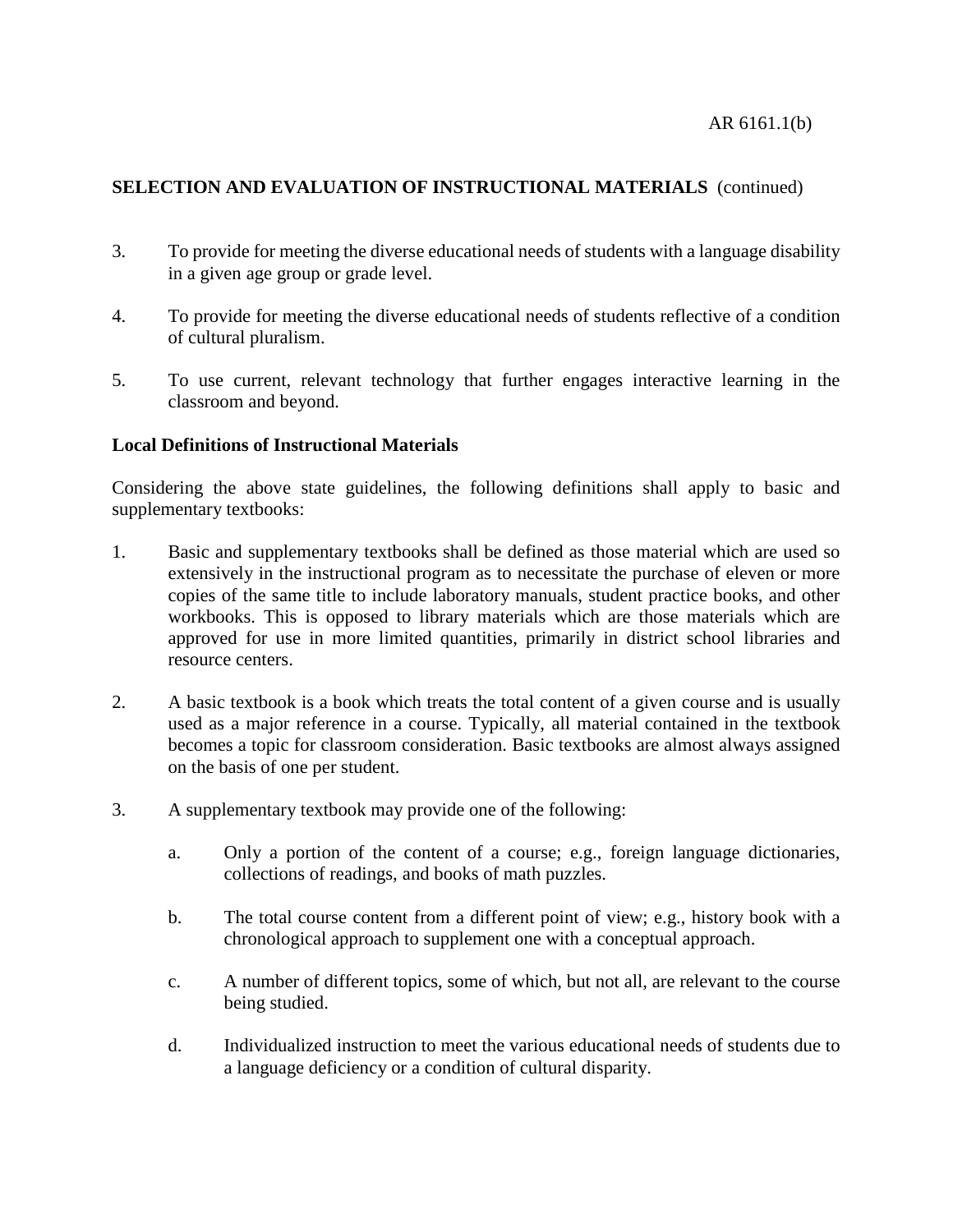Supplementary books may be assigned to students on the basis of a class set or even one book per student. The use or reproduction of supplementary instructional materials shall be in accordance with federal copyright law.

#### **Materials Requiring Adoption**

All basic and supplementary materials which are purchased in quantities greater than ten will be adopted by the Board.

In grades K-8, basic texts will remain in use through the cycle dictated by new State adoptions. For grades 9-12, basic texts will remain in use until circumstances warrant adoption of new materials. In the case of new editions of a previously adopted textbook, the new edition will be reviewed. If substantial differences in content exist, the new edition will be adopted.

Obsolete materials and materials which are no longer needed in the curriculum will be withdrawn from the list of adopted texts and disposed of through district procedures (refer to Administrative Procedure 3.10.4). These obsolete materials may be kept in the department or by individual teachers for use in an individualized program if the use is instructionally sound. These materials cannot be replaced.

There is no state-adopted list of materials for grades 9-12, which places the responsibility for identifying materials which are within legal compliance mandates on the districts. These mandates are designed to ensure that the content of textbooks and instructional materials meet specified criteria for accurate, fair, and appropriate presentation of information.

- 1. Do not reflect adversely upon persons because of their race or ethnicity, gender, religion, disability, nationality, sexual orientation, occupation, or other characteristic listed in Education Code 220, nor contain any sectarian or denominational doctrine or propaganda contrary to law (Education Code 51501, 60044)
- 2. To the satisfaction of the Board, are accurate, objective, current, and suited to the needs and comprehension of district students at their respective grade levels (Education Code 60045)
- 3. With the exception of literature and trade books, use proper grammar and spelling (Education Code 60045)
- 4. Do not expose students to a commercial brand name, product, or corporate or company logo unless the Board makes a specific finding that the use is appropriate based on one of the following: (Education Code 60048, 60200)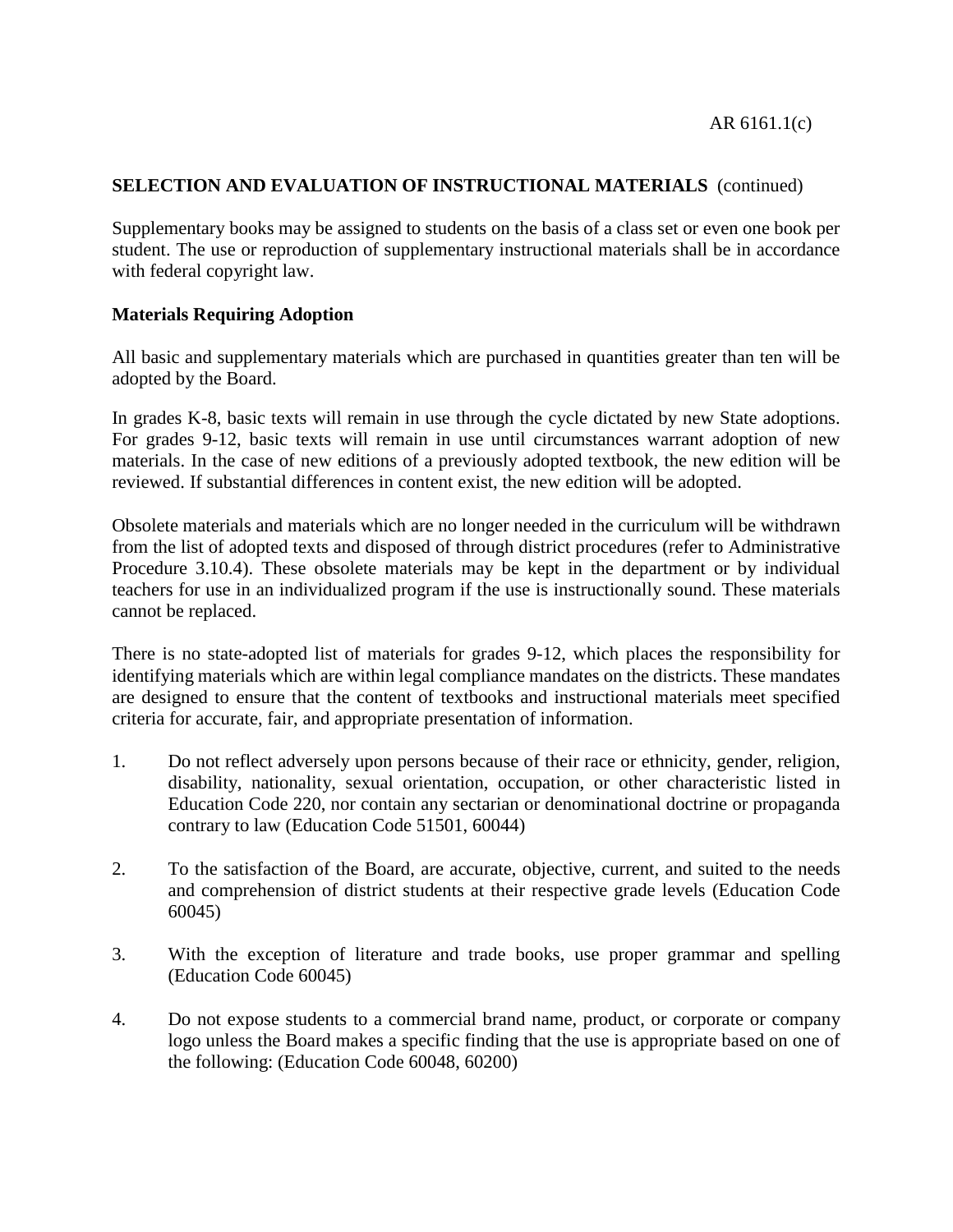- a. The commercial brand name, product, or corporate or company logo is used in text for an educational purpose as defined in guidelines or frameworks adopted by the SBE.
- b. The appearance of a commercial brand name, product, or corporate or company logo in an illustration is incidental to the general nature of the illustration.
- *(cf. 1325 - Advertising and Promotion)*
- 7. If the materials are technology-based materials, are both available and comparable to other, equivalent instructional materials (Education Code 60052)
- 8. Meet the requirements of Education Code 60040-60043 for specific subject content
- 9. Support the district's adopted courses of study and curricular goals
- *(cf. 6141 - Curriculum Development and Evaluation)*
- *(cf 6142.2 - World/Foreign Language Instruction)*
- *(cf 6142.8 - Comprehensive Health Education)*
- *(cf 6142.91 - English/Language Arts Instruction)*
- *(cf 6142.92 - Mathematics Instruction)*
- *(cf 6142.93 - Science Instruction)*
- *(cf 6142.94 - History-Social Science Instruction)*
- *(cf 6143 - Courses of Study)*
- *(cf 6146.1 - High School Graduation Requirements)*
- 10. Contribute to a comprehensive, balanced curriculum
- 11. Demonstrate reliable quality of scholarship as evidenced by:
	- a. Accurate, up-to-date, and well-documented information
	- b. Objective presentation of diverse viewpoints
	- c. Clear, concise writing and appropriate vocabulary

Sponsored and free materials, including open-ended resources, may be used with discretion by the classroom teacher; however, if more than ten copies of any one title are used with students, these materials must be adopted according to the prescribed procedure.

Learning Support Services will maintain an up-to-date list of all materials currently in adoption for use in the district's high schools. This list will include the following information: Title, author, publisher, copyright date, date adopted, and department and course(s) for which adopted. All materials adopted will be adopted as high school textbooks and may be used by all high schools.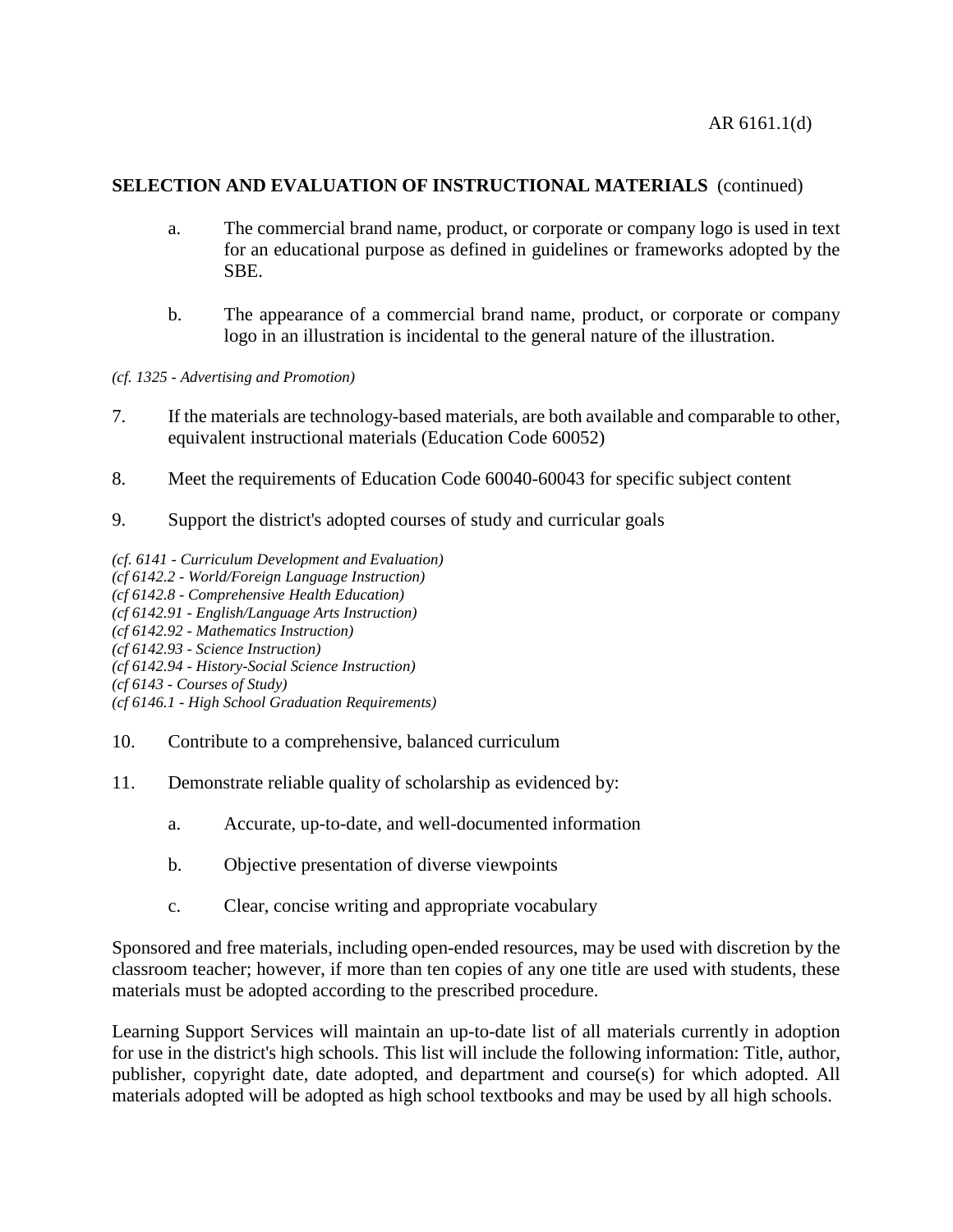#### **Process for Major Adoption of Instructional Materials**

- 1. The need to complete a major adoption of instructional materials will be established by LSS in collaboration with principals and teacher leaders.
- 2. Representatives from schools, special education, and alternative programs (if applicable) will be selected to serve on the adoption committee, and shall include administrators and teachers. A process will be established to include parent and community input.
- 3. The committee, coordinated by a district administrator, will meet and review subject-area district and other applicable Academic Standards and effective instructional practices and identify specific needs for new instructional materials.
- 4. Sample materials will be obtained from appropriate publishers or other service providers and will be reviewed by the committee to determine whether or not the materials would be appropriate for further consideration.
- 5. A comprehensive evaluation of the materials will be completed by the adoption committee, focusing on:
	- a. The alignment of material to California Standards
	- b. The instructional elements of the Poway Continuum of Teaching Standards
	- c. The review criteria on the PUSD Instructional Materials Evaluation Form (PUSD LSS-20)
- 6. At the conclusion of the evaluation process, the adoption committee will make a recommendation for adoption to principals, LSS Steering Committee, and Superintendent's Cabinet for approval.
- 7. Approved materials will be presented to the Governing Board for a first reading, then adoption.
- 8. Principals and librarians will be notified of all new adoptions.

### **Process for Minor Adoption of Basic or Supplemental Instructional Materials**

Individual teachers, departments, or school sites should follow this process for evaluating, selecting, and recommending basic or supplementary materials: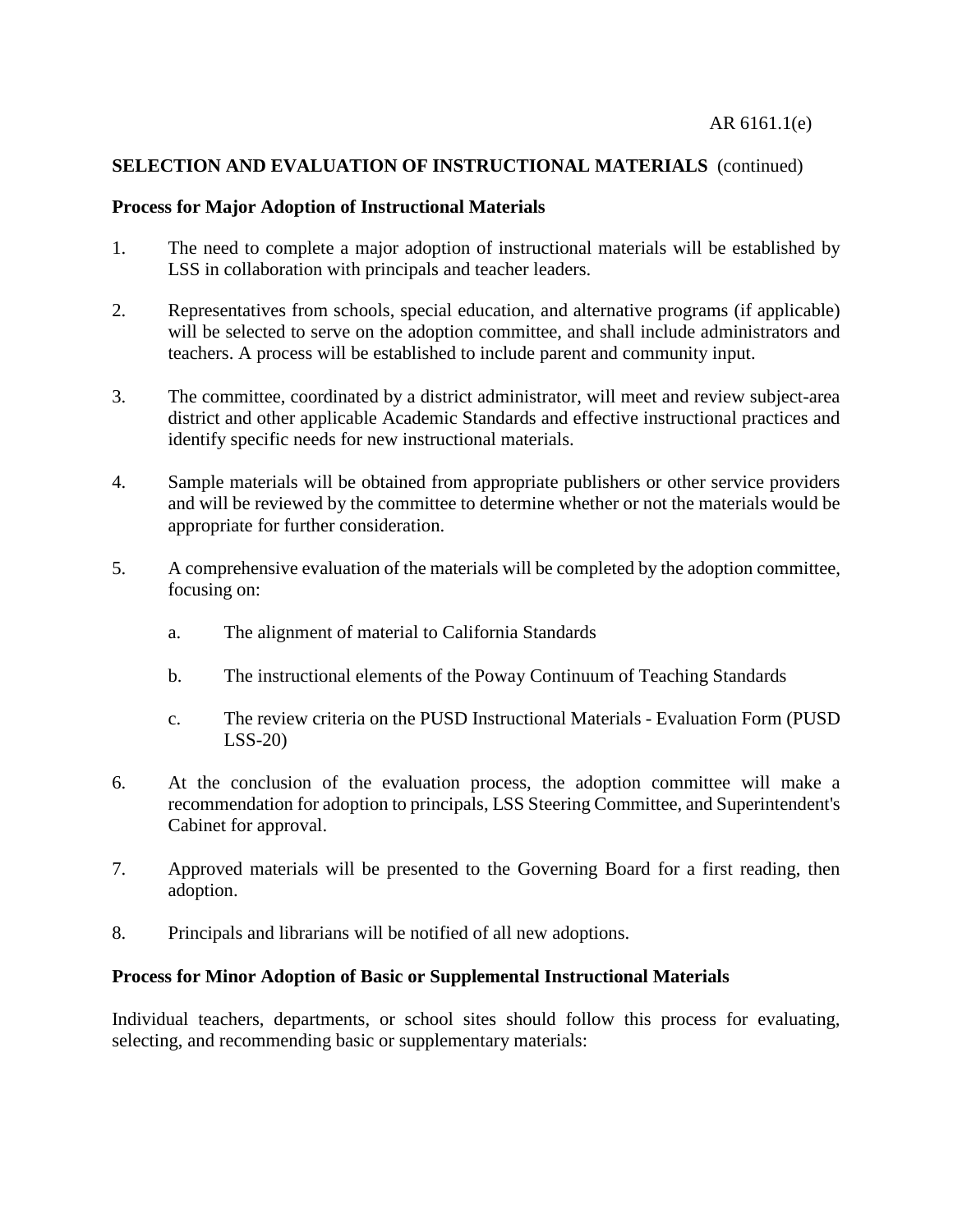- 1. Initial approval to proceed is to be secured from the site principal and/or LSS in collaboration with the other principals. Request to Initiate form (PUSD LSS-18) is to be submitted to LSS.
- 2. Representatives from school sites will be designated by LSS. They should read and evaluate the materials in terms of suitability for the course/class and degree of alignment with district academic standards and the level of support of sound instructional practices aligned to the instructional elements of the Poway Continuum of Teaching Standards.
- 3. State frameworks, applicable industry standards, or adopted course outline will be used for reference in curriculum areas that do not have district academic standards.
- 4. Complete the Instructional Materials Evaluation Form (PUSD LSS-20) and submit it to site principal for approval.
- 5. Upon approval of the site principal, send a copy of the materials, the evaluation form, copy of highlighted standards, and any other support information to the designated LSS office.
- 6. The recommendation will be presented to LSS Steering Committee for approval.
- 7. Approved materials will be presented to the Governing Board for a first reading, then adoption.
- 8. Principals and librarians will be notified of all new adoptions.

#### **Purchase of Materials**

In accordance with the statutes of the State of California, the Board will purchase textbooks for the use of students enrolled in the schools of the district. The textbooks shall at all times remain the property of the district and- shall be supplied to the students for use without charge.

Students who lose or damage textbooks will be required to pay for the purchase of a replacement book or for the repair of the damage at the discretion of the librarian.

*Legal Reference: (see next page)*